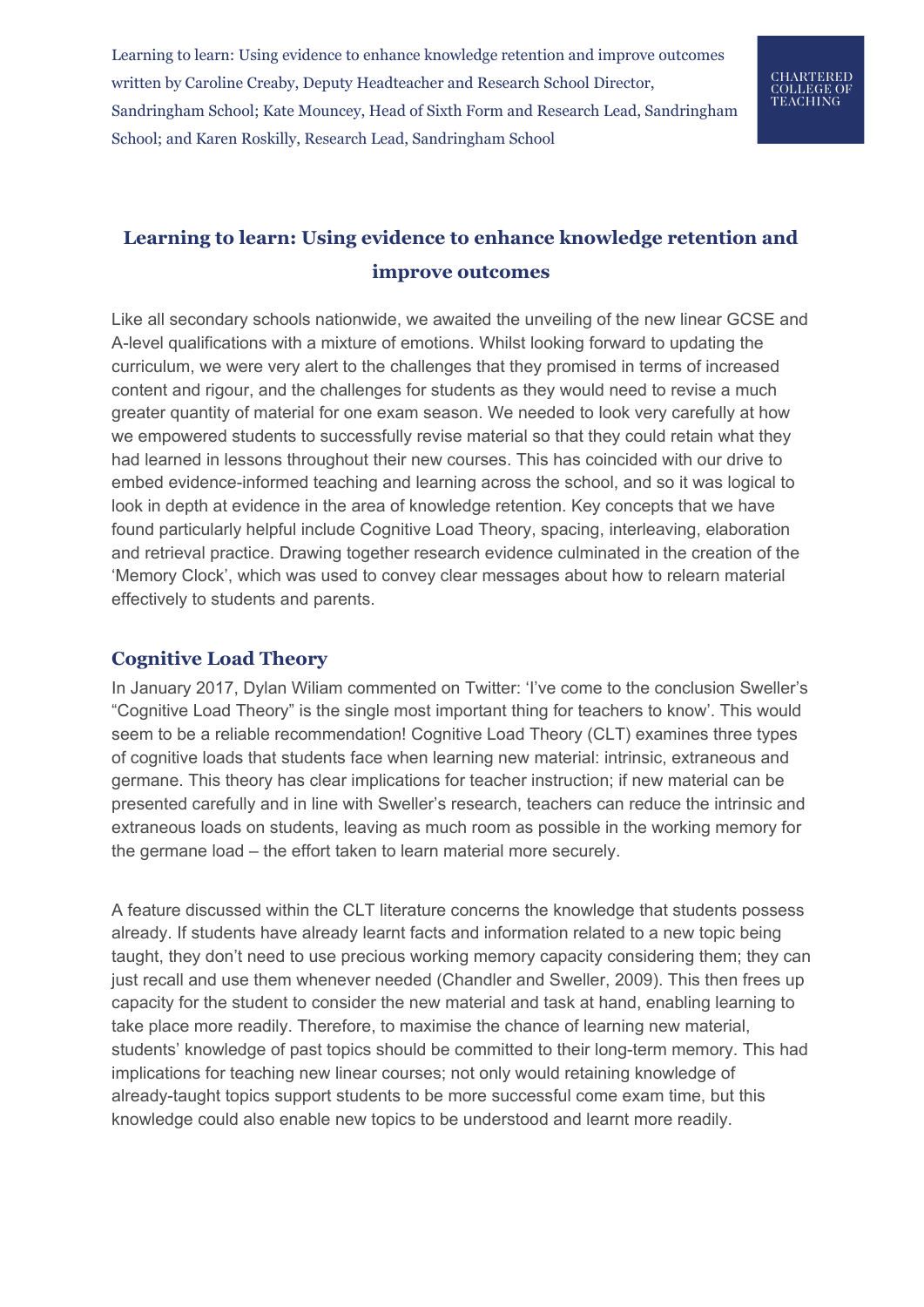

Teachers in our school were therefore keen to identify how they could effectively support students to commit topics to their long-term memory. The concepts of spacing, interleaving, elaboration and retrieval practice were helpful in this respect.

## **Organising revision: Spacing and interleaving**

Cramming is an approach to revising that is familiar to many teachers. Cramming involves revising an entire topic all at once, shortly before a test – and, for some students, just the night before. Whilst this may be effective in the short term, with the end of a modular exam system at GCSE and A-level, a more effective and sustainable approach to revision was needed for students to tackle linear exams successfully. Spacing, also known as distributed practice, has been found to be a more effective approach to cramming (Roediger and Pyc, 2012). This involves students spreading out their revision over a long period of time – little and often – rather than intensely revising all at once. Even if it feels frustrating for students to forget, it's actually helpful in the learning process.

A related concept is interleaving. Interleaving is the process of revising several topics concurrently, rather than revising one topic at a time, and recognises the limits of studying one topic for too long. Critically, it has been found that whilst cramming may be effective for short-term retention, students who interleave when revising are able to retain their knowledge over the longer term (Rohrer, 2012); (Brown et al., 2014).

### **Revision techniques: Elaboration and retrieval practice**

Some approaches to revision are more effective than others, and it was important to us that we were able to communicate these to our students. Passive revision activities such as rereading and highlighting have been found to be less effective than those that require more thinking (Dunlosky, 2013). Elaboration is a revision technique that involves students asking questions about the topic they're studying and making connections with other topics; essentially, if students think about the topic, they are more likely to learn it.

Retrieval practice emerges from the literature as a critical technique for successful revision; deliberately recalling information enhances and boosts learning, as it forces us to examine what we know (and don't know). This was a key strategy used in classrooms across many subjects in our school. In the form of regular low- or no-stakes quizzing – on paper or online – students were being supported to learn to remember more effectively. According to research, the use of practice tests can have both direct and indirect positive impacts on student learning (Dunlosky, 2013). For example, correct retrieval can have a direct effect on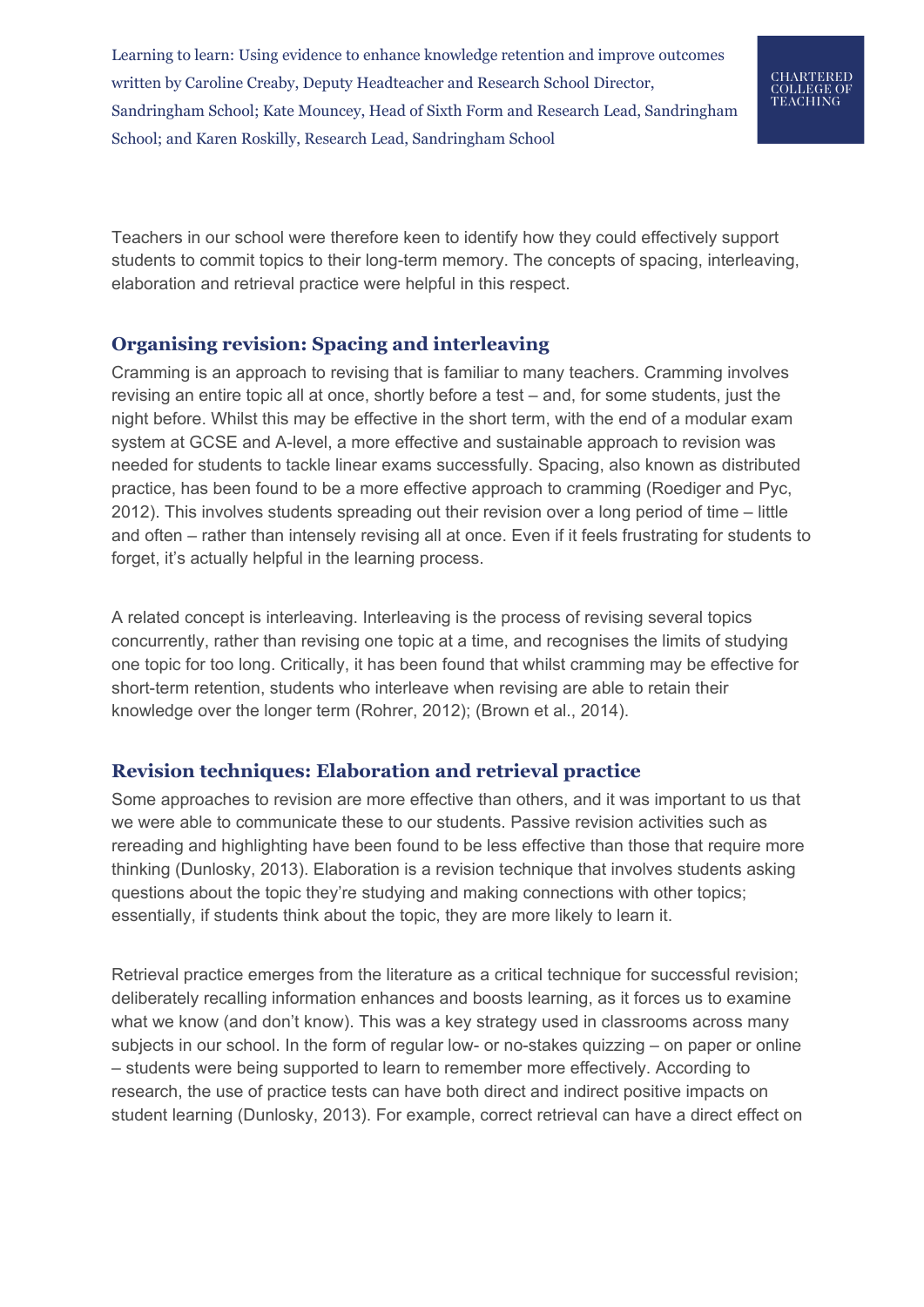

memory but, equally, failure to correctly retrieve information can indicate that a topic needs to be restudied.

### **Translating theory into practice: The Memory Clock**

The evidence-based approaches to organising and carrying out revision outlined above have been used by individual teachers and departments, and were seen to be making a positive difference to the knowledge retention of students in exam classes. However, there was a need to embed key messages and strategies across all departments and empower students and parents to understand the evidence and use suggested strategies. With cramming and highlighting well established in many students' revision routines, this was going to be a challenge. The Memory Clock was developed to help with this wider level of communication and understanding.

The idea is captured in Figure 1 and illustrates how a student could spend an hour of their time when revising (and could be applied to any time period). It aims to highlight the fact that more than 'reviewing' is needed if students are to have the best chance of committing their subjects to memory. Hence, we split our clock into three parts: review, practice and checking activities, which aimed to translate the evidence about spacing, interleaving, elaborating and retrieval practice into a coherent approach.

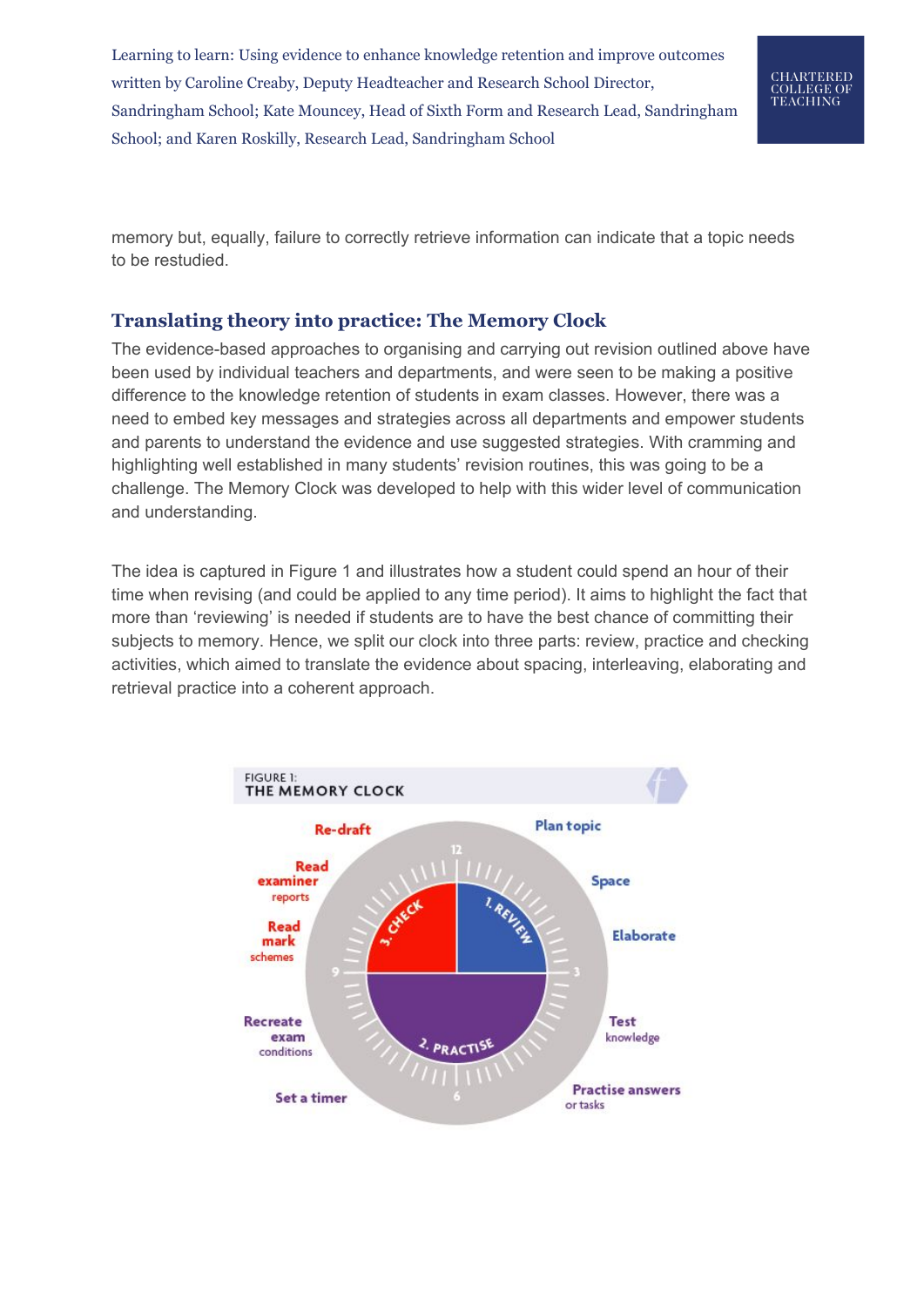

The first part of the clock focuses on the process of reviewing what needs to be learned. Planning is important to ensure that students have time to cover all topics, and this includes the consideration of spacing out and interleaving revision, rather than mass-revising topics. Communicating the importance of elaborative techniques rather than passive activities such as highlighting was critical in our context, given how many of our students were content to simply reread and highlight notes. We deliberately made this section of the clock short – 15 minutes out of a one-hour period as a guide – as we had observed students revising by only reviewing the material to be learned, rather than moving on to test themselves.

We termed the next phase of the Memory Clock 'practise', which covers low-stakes quizzes and self-testing using cue cards through to the completion of practice exam questions. Testing oneself can be an uncomfortable experience; the feeling of not knowing something immediately can be demoralising. However, what we know from the evidence is that testing – i.e. engaging in retrieval practice – actually supports learning and does so more effectively than most other techniques. As such, we devoted the majority of our Memory Clock to this in order to underscore its importance to our students.

Finally, we prompted students to check their work. The checking stage highlights the need to check the correct answers after testing oneself, which supports learning and identifies mistakes or misconceptions that, if unchecked, could set in (McConnell and Hunt, 2007).

#### **Evaluating the impact**

The Memory Clock has been used across most subjects and has been communicated to all students in Years 10 to 13 since 2016/17. Multiple specific subject example models of the memory have been developed by teachers to help students to pick out appropriate activities for each section. Changes in student behaviour are evident. Students have been engaging in revision activities earlier in the school year and are more regularly seen writing out flashcards rather than relying on their highlighters. Furthermore, feedback from student surveys indicates a growing awareness and use of more effective study activities.

Despite excellent exam results in the summer of 2017, where our students achieved levels of progress unmatched by previous cohorts, we're keen to evaluate the effect of the Memory Clock more rigorously. A member of our school's Professional Learning team has successfully applied to carry out a school-based random control trial (RCT) with the Educational Development Trust and the Wellcome Trust. The outcomes of this trial will enable us to consider the efficacy of how we have tried to translate the research on effective revision into a tangible model for students.